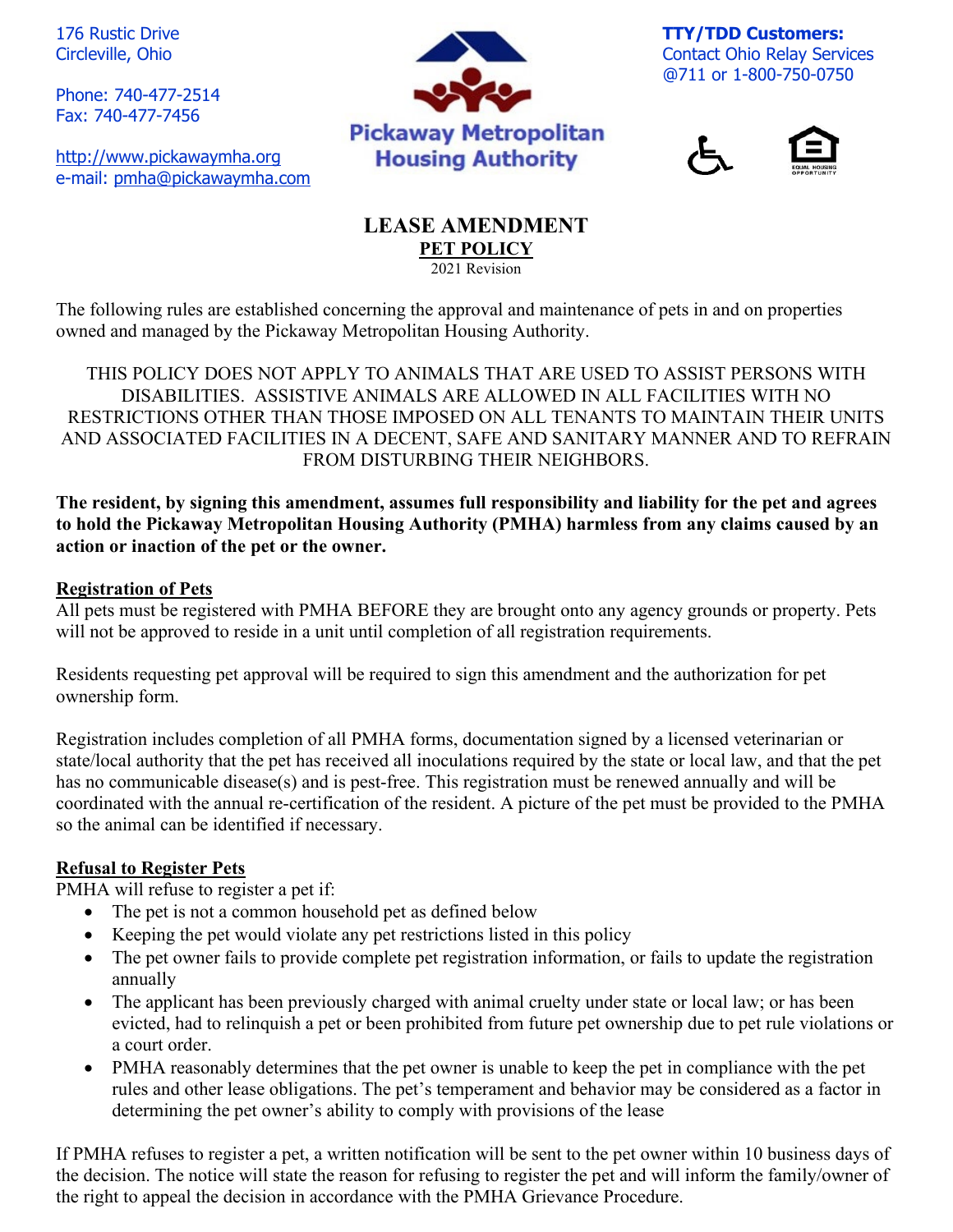# **Pet Agreement**

Residents who have been approved to have a pet must enter into a pet agreement with PMHA, or the approval of the pet will be withdrawn.

The pet agreement is the resident's certification that he or she has received a copy of the PMHA Pet Policy and applicable house rules, that he or she has read the policies and/or rules, understands them, and agrees to comply with them.

The resident further certifies by signing the pet agreement that he or she understands that noncompliance with the PMHA Pet Policy and applicable house rules may result in the withdrawal of PMHA approval of the pet or termination of tenancy.

## **Pet Deposit and Fees**

Pet owners are required to pay a \$50.00 non-refundable pet fee which must be paid in full before the pet is on properties owned and managed by the Pickaway Metropolitan Housing Authority. Charges for non-refundable pet fee are not part of rent payable by the resident.

A pet deposit of \$200.00 is required in addition to the non-refundable pet fee. Both the pet fee and deposit must be paid in full before the pet is on properties owned and managed by the Pickaway Metropolitan Housing Authority. The Pet Deposit is not part of rent payable by the resident.

PMHA will refund the pet deposit to the resident, less the cost of any damages caused by the pet to the dwelling unit, within 30 days of move-out or removal of the pet from the unit.

The resident will be billed for any amount that exceeds the pet deposit.

PMHA will provide the resident with a written list of any charges against the pet deposit within 30 business days of the move-out/removal of pet date. If the resident disagrees with the amount charged to the pet deposit, PMHA will provide the opportunity to discuss the charges.

The non-refundable pet fee is intended to cover the reasonable operating costs to the project related to the presence of pets. Reasonable operating costs to the property relating to the presence of pets include, but are not limited to:

- Landscaping costs
- Pest control costs
- Insurance costs
- Clean-up costs

All reasonable expenses incurred by PMHA as a result of damages directly attributable to the presence of the pet in the project will be the responsibility of the resident, including:

- The cost of repairs and replacements to the resident's dwelling unit
- Fumigation of the dwelling unit
- Repairs to common areas of the property

The expense of flea elimination shall also be the responsibility of the resident.

If the resident is in occupancy when such costs occur, the resident shall be billed for such costs in accordance with the policies in Section 8-I-G, Maintenance and Damage Charges of the Admissions and Continuing Occupancy Policy. Pet deposits will not be applied to the costs of pet-related damages during occupancy. Charges for pet-related damage are not part of the rent payable by the resident.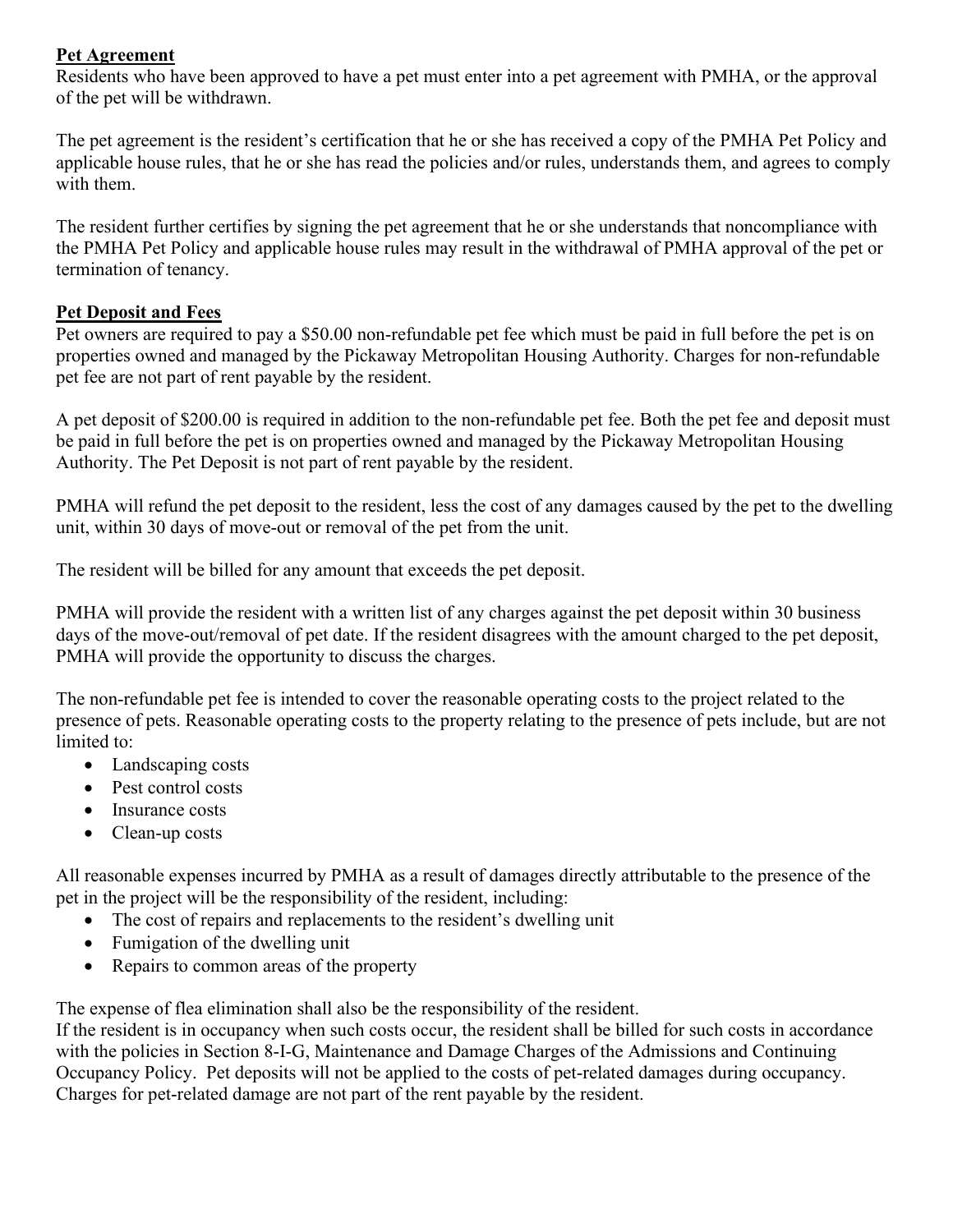#### **Standards for Pets**

A pet is defined as a domesticated animal and common household pet such as a dog, cat, bird or fish, and is recognized as an animal owned for companionship and traditionally kept in the home for pleasure, not commercial purposes.

The following animals are **not** considered common household pets:

- Reptiles
- Rodents
- Insects
- Arachnids
- Wild animals or feral animals
- Pot-bellied pigs
- Animals used for commercial breeding

The following animals are not permitted:

- Any animal whose adult weight will exceed 25 pounds
- Dogs of the pit bull, rottweiler, chow, or boxer breeds
- Ferrets or other animals whose natural protective mechanisms pose a risk to small children of serious bites or lacerations
- Any animal not permitted under state or local law or code

Residents may own a maximum of 2 pets, only one of which may be a dog or cat. No more than 1 caged or aquarium pet shall be allowed per family. Only one uncaged pet per household is permitted.

In the case of fish, residents may keep no more than can be maintained in a safe and healthy manner in a tank **holding up to 10 gallons**. Such a tank or aquarium will be counted as 1 pet. **All tanks or aquariums must be located on the first floor of the dwelling unit.**

Dogs and cats must be spayed or neutered at the time of registration or in the case of underage animals, within 30 days of the pet reaching 6 months of age. Exceptions may be made upon veterinary certification that subjecting this pet to the procedure would be temporarily or permanently medically unsafe or unnecessary.

Pets must be licensed in accordance with state or local law. Residents must provide proof of licensing at the time of registration and annually, in conjunction with the resident's annual re-certification.

### **Responsible Parties**

The pet owner will be required to designate a responsible party for the care of the pet if the health or safety of the pet is threatened by the death or incapacity of the pet owner, or by other factors that render the pet owner unable to care for the pet. Signature will be required by these individuals indicating their acceptance of this responsibility.

A resident who cares for another resident's pet must notify PMHA and sign a statement that they agree to abide by all of the pet rules, including the limits on the number of pets per household.

### **Pet Rules**

Pets must be maintained within the resident's unit. When outside of the unit (within the building or on the grounds) dogs and cats must be kept on a leash or securely carried. The pet must be under the control of the resident or other responsible individual at all times.

Pets other than dogs or cats must be kept in a cage or carrier when outside of the rental unit.

**Pets are not permitted in common areas including lobbies, community rooms and laundry areas except for those common areas which are entrances to and exits from the building.**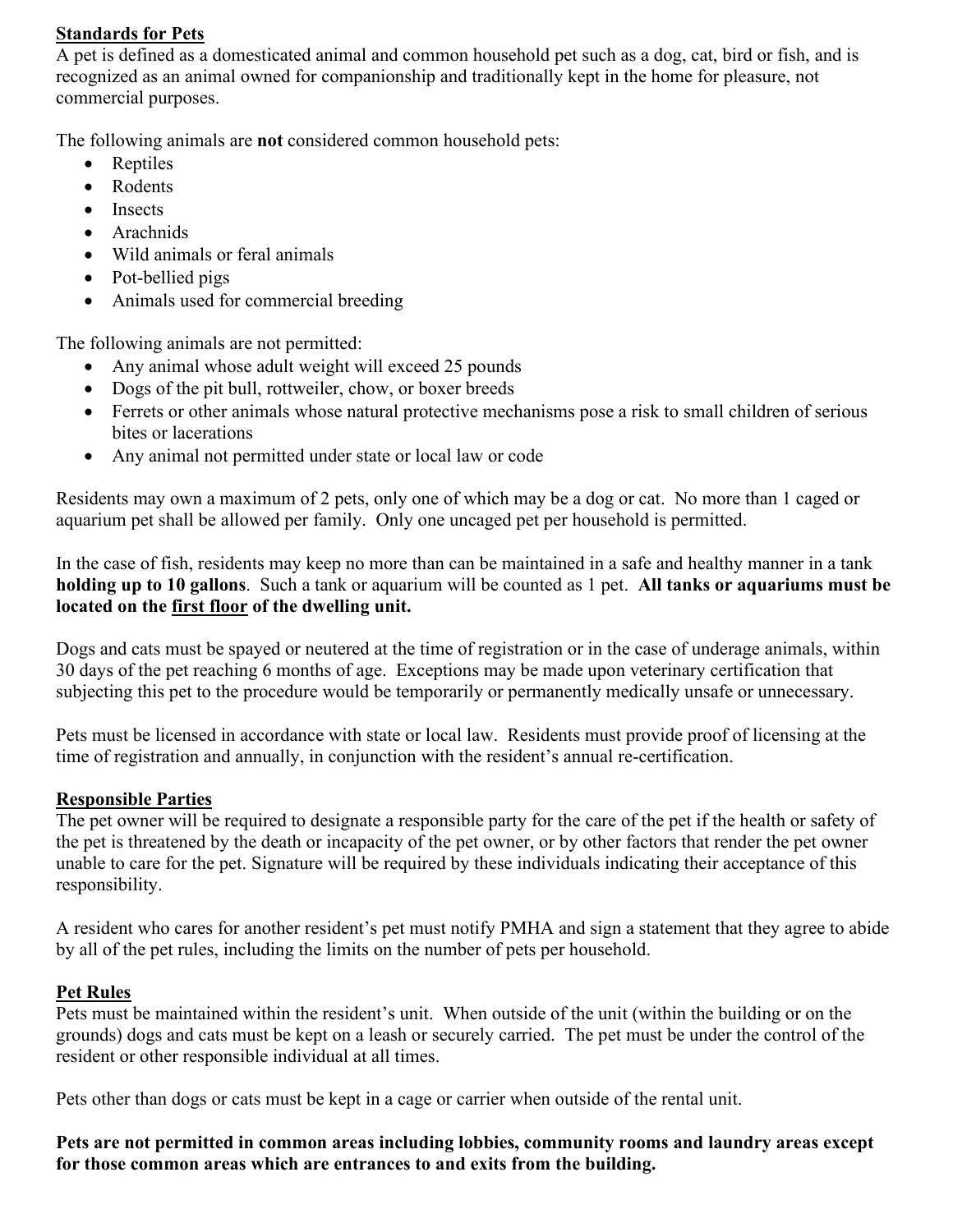Pet owners are not permitted to exercise pets inside or in any area not designated for such purpose.

# **No animals may be tethered or chained inside or outside the dwelling unit at any time.**

## **Cleanliness**

Pet bedding is not permitted to be washed in any common laundry facility.

Pets must not be permitted to deposit waste on the outside grounds/property without **immediate removal of the waste**. The pet owner shall be responsible for the removal of waste from the grounds/property by placing it in a sealed plastic bag and disposing of it in a waste container.

The pet owner shall take adequate precautions to eliminate any pet odors within or around the unit and to maintain the unit in a sanitary condition at all times.

The following are litter box requirements:

- Pet owners must promptly dispose of waste from litter boxes and must maintain litter boxes in a sanitary manner
- Litter shall not be disposed of by being flushed through a toilet
- Litter boxes shall be kept inside the resident's dwelling unit

# **Alternations of Property**

Pet owners shall not alter their unit, patio, premises or common areas to create an enclosure for any animal. **Installation of pet doors is prohibited.**

### **Noise**

Pet owners must agree to control the noise of pets so that such noise does not constitute a nuisance to other residents or interrupt their peaceful enjoyment of their housing unit or premises. This includes, but is not limited to loud or continuous barking, howling, whining, biting, scratching, chirping, or other such activities.

### **Pet Care**

Each pet owner shall be responsible for adequate care, nutrition, exercise and medical attention for his/her pet.

Each pet owner shall be responsible for appropriately training and caring for his/her pet to ensure that the pet is not a nuisance or danger to other residents and does not damage PMHA property.

No animals may be tethered or chained inside or outside the dwelling unit at any time.

**Pets may not be left unattended in a dwelling unit for over twelve hours.** If the pet is left unattended and no arrangements have been made for its care, PMHA will have the right to contact the responsible parties to arrange for removal of the pet. If the responsible parties fail to respond or cannot be contacted, PMHA may remove the animal to an appropriate boarding facility. The cost for this board will be the responsibility of the tenant.

### **Pets Temporarily on the Premises**

Pets that are not owned by a tenant are **not allowed on the premises**.

# **Residents are prohibited from feeding or harboring stray animals. The feeding of stray animals will be considered housing a pet without permission.**

# **Pet Rule Violations**

All complaints of cruelty and all dog bites will be referred to animal control or an applicable agency for investigation and enforcement.